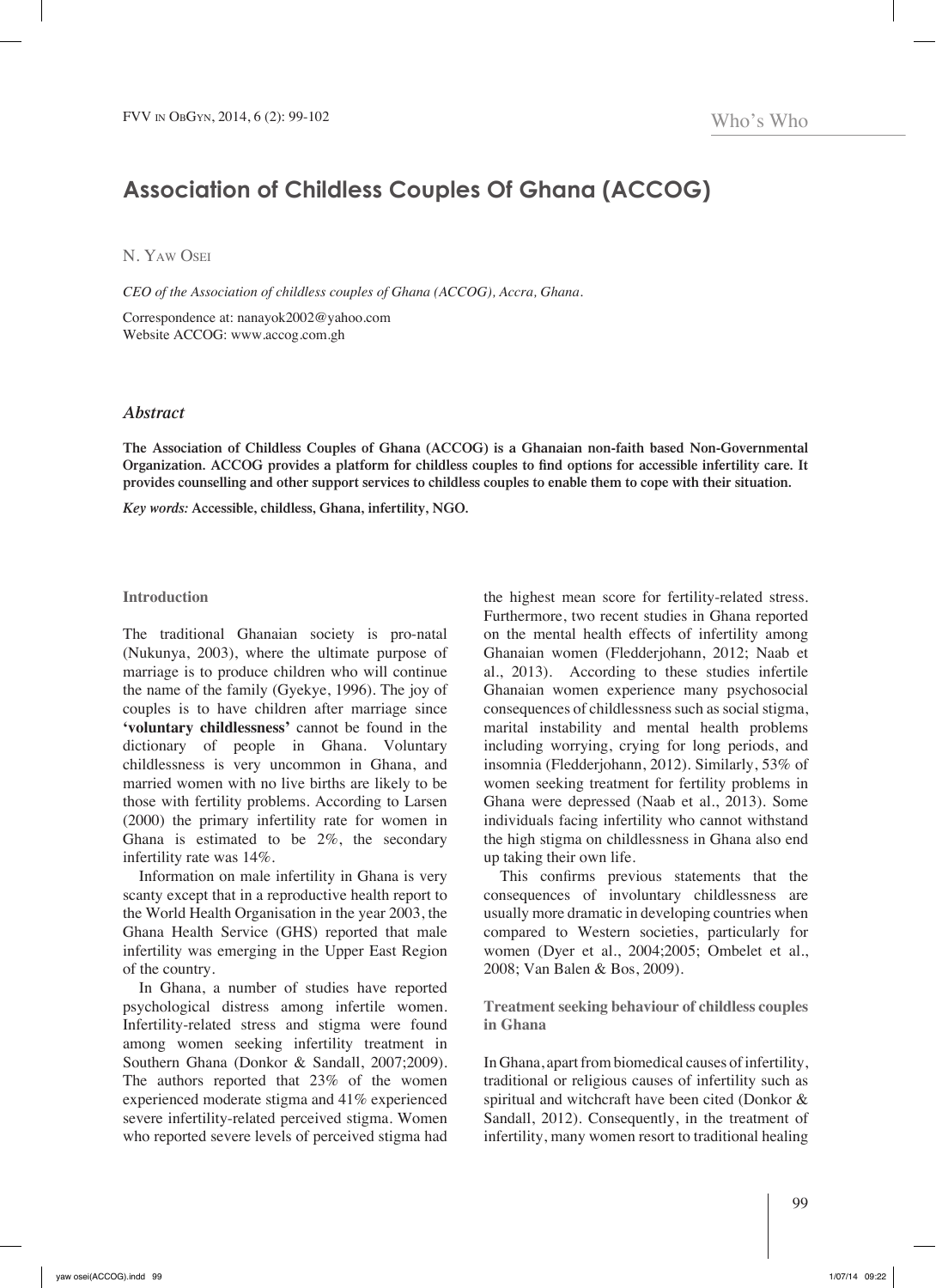and spiritual mediation (including churches) as well as orthodox biomedicine (Donkor & Sandall, 2012). Some women are deeply convinced of supernatural causes, and so they patronize the services of traditional and religious healers for spiritual redress. At present it is very common in Ghana to see some women testifying in churches to the fact that they have been able to conceive and given birth through prayers. Women therefore form the majority of attendants at prayer camps and other alternative health care sources in Ghana's pluralistic health context (Sackey, 1999).

Between August 2013 and October 2013, the Ghana Statistical Service (GSS) and the Judicial Service jointly compiled data on divorce in the High Courts of the Greater Accra Region. The data confirmed our feeling that people hide behind childlessness situations and come out with other reasons to seek for divorce since infertility is not a good ground for divorce in Ghana. Nevertheless, these data indirectly indicate that infertility and childlessness are probably the most important reasons for divorce in Ghana.

In the face of all these, a question that one can pose is "what support systems are there in place for childless persons, particularly women, in Ghana?" In the developed countries there are support groups, infertile couples receive professional information and counselling. However, in a strong pro-natal society like Ghana such support groups are nonexistent. This situation can aggravate the situation of childless couples and individuals living with infertility in Africa.

In spite of the problems enumerated above, it is very disheartening that infertility and people living with infertility in Africa, including Ghana, do not have the needed support. Africa is said to be poor, overpopulated, with high fertility rates etc. Consequently it is difficult to get funding/support for infertility activities even though the lists of Reproductive Healthcare services include the "prevention and appropriate treatment for infertility".

Looking at the data from the GSS, one can safely conclude that if infertility was given the attention it deserves, it could lead to a reduction in the number/ rate of divorces and its consequences on women in particular, a reduction in domestic violence and a reduction in sexually transmitted infections which include HIV/AIDS since a childless person who is desperately looking for a child would never think about protection.

**ACCOG: The Association of Childless Couples of Ghana**

The Association of Childless Couples of Ghana (ACCOG) is a Ghanaian non-faith based Non-Governmental Organization established and registered in July 2012. ACCOG seeks to provide a platform for childless couples to enjoy the benefits of marriage while facilitating their access to other options of having children. ACCOG also provides counselling and other support services to those divorced as a result of childlessness to enable them to cope with their situation. The mission, objectives and activities of ACCOG are shown in Table I.

**Table I.**  $-$  ACCOG: The Association of Childless Couples of Ghana.

### *MISSION*

To support members in their quest to have a happy family

### *OBJECTIVES*

- To eliminate/decrease the stigma associated with childlessness.
- To build mutual understanding between couples for a life free of violence.
- To provide persons interested in Assisted Reproductive Technologies (ART) with counselling and /or assistance for the treatment.
- To empower members, especially women, economically and provide them with training and education (Adult Literacy Education).
- To encourage members to consider adoption as an alternative.

### *ACTIVITIES*

ACCOG has four main areas/programmes:

- Advocacy and Public Education
- Counselling and Reproductive Healthcare Services
- Economic Empowerment
- Adult Literacy Education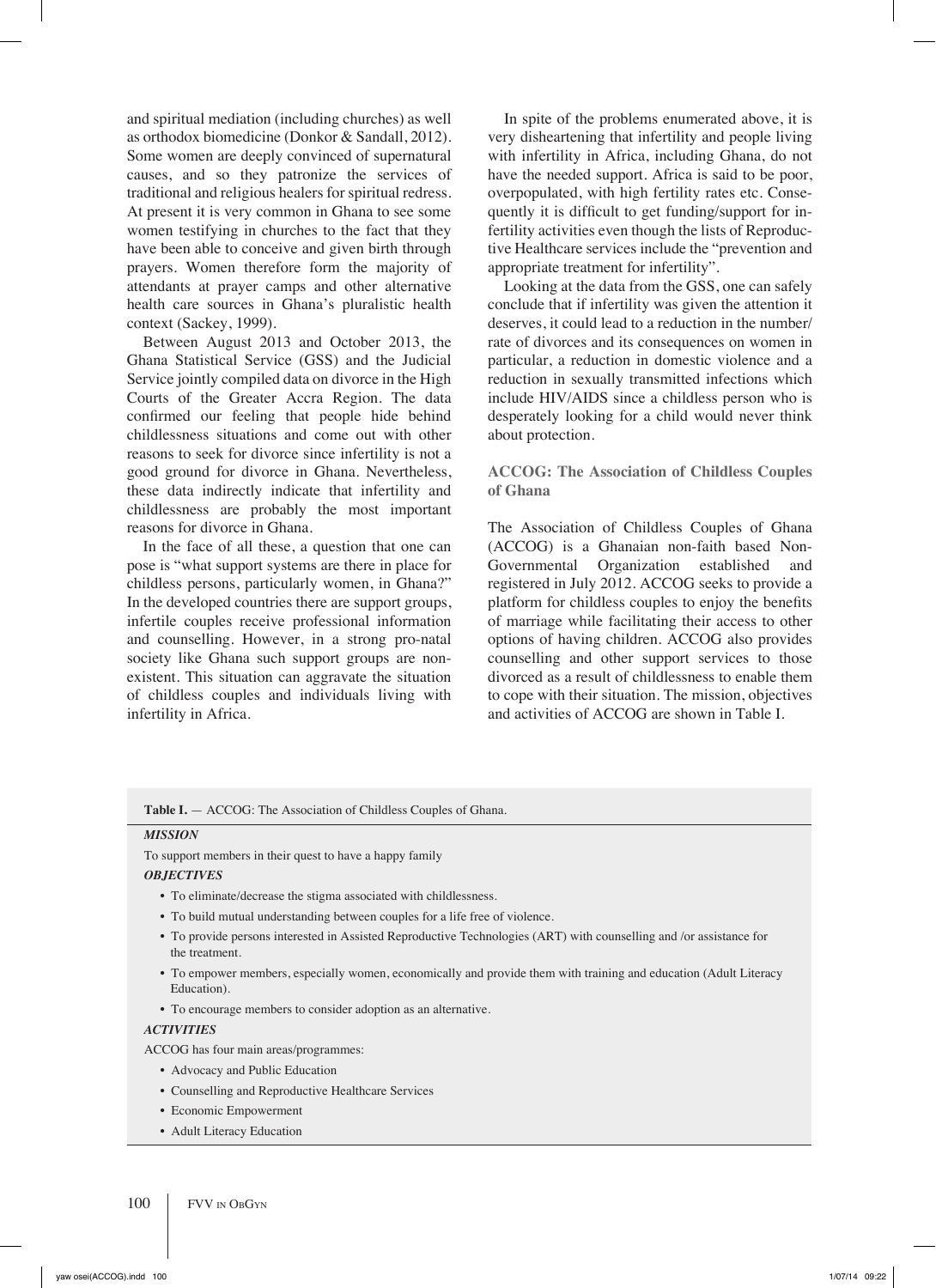

*Fig. 1, 2.* — National Conference held on March 15, 2014 at the Pentecost Convention Centre in Gomoa Fetteh, Ghana



*Fig. 3.* — More than 1500 infertile couples attended the conference

Up to now ACCOG has not been able to secure any funding for its activities with the exception of a onetime support it received for its National Conference held on March 15, 2014 at the Pentecost Convention Centre in Gomoa Fetteh, Ghana. The conference was unique and the first of his kind ever organized in the world. More than 1500 infertile couples attended the conference. The theme of this meeting was "Hope for childless couples in Ghana". It was a co-organization of ACCOG and the Church of Pentecost (Fig. 1).

During this meeting different aspects of infertility and childlessness were discussed, including the consequences of childlessness namely marital instability, increase in sexually transmitted diseases and social insecurity as people give birth to more children for economic reasons.

The Chief Executive Officer of ACCOG, Nana Yaw Osei, stated that more than 60 per cent of Ghanaian women who were not able to have babies were the result of fallopian tube blockages.

The chairman of the Church of Pentecost, Apostle Dr Opoku Onyinah, who chaired the conference, advised childless couples "not to give up hope as they can have their own children or adopt legally".



*Fig. 4.* — Participants of the conference queing up to have their questions answered

Apart from other keynote speakers, Willem Ombelet presented the Walking Egg Project (Fig. 2). This projects aims to make infertility care, including IVF, affordable and accessible for a much larger part of the world population (Ombelet 2013, 2014). Making use of a new simplified method of IVF culturing it might be possible to reduce the price for IVF by more than 80 %, it was said (Van Blerkom et al., 2014).

As a result of this meeting, negotiations started about the implementation of a Walking Egg Centre in Ghana.

So far, almost 400 childless couples and individuals have interacted with ACCOG. Only 4 couples had the budget needed for one IVF cycle and one couple had gone through the treatment twice which all failed. The big majority of infertile couples cannot afford even 50% of the existing cost for IVF. Even though ACCOG has signed an agreement with some fertility hospitals to get reduced prices of the treatments for its members and so a cumulative savings of about two thousand five hundred dollars (\$2,500) can be made, only one couple and three couples have started IVF and IUI treatments respectively. The Walking Egg project